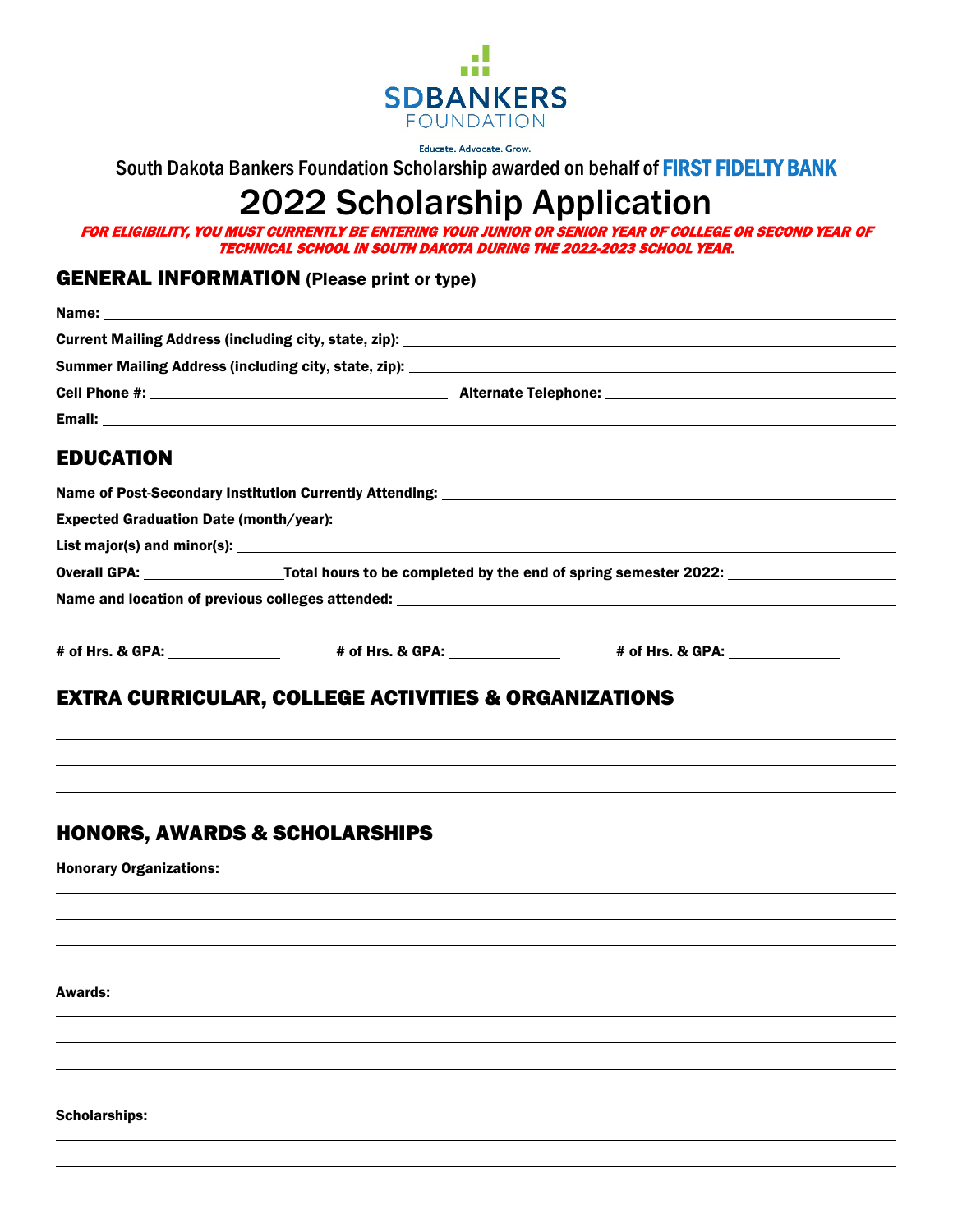## CAREER INFORMATION

Describe your career goals and explain any unique classes or experiences you've pursued in meeting those goals. Please describe your intent to pursue a career in banking or finance. Highlight any banking or finance work experience, internships, etc. Please include information about where you'd like to pursue your career after graduation. We are interested in whether you see yourself in rural community banking. *Attach an explanation*

## **SERVICE**

Describe up to three (3) volunteer activities or life experiences where you had the opportunity to guide, inspire, or collaborate with other people. Give specific examples of the type of activity or experience. *Attach an explanation*

### OTHER QUALIFICATIONS

List any other qualifications that make you stand out for this scholarship. Include special skills or challenges that required courage, self-reliance, or determination. These challenges may be economic, emotional, physical or geographic. Describe the situation and how you overcame it. *Attach an explanation*

## LETTER OF RECOMMENDATION

One letter of recommendation needs to be submitted with your application. The "Letter of Recommendation" form is available on the last page of this application and can be duplicated as needed. This form and letter must be returned by March 31, 2022, by either you or the author.

# APPLICANT'S SIGNATURE

Applicant's Signature \_\_\_\_\_\_\_\_\_\_\_\_\_\_\_\_\_\_\_\_\_\_\_\_\_\_\_\_\_\_\_\_\_\_\_\_\_\_\_\_\_\_\_\_\_\_\_\_\_\_ Date \_\_\_\_\_\_\_\_\_\_\_\_\_\_\_\_\_\_\_\_\_\_\_\_\_\_\_\_\_

Include one letter of recommendation with your application. The application will not be complete without it. If you cannot send the letter of recommendation with this application, please follow-up to make sure your reference has been mailed or emailed by March 31, 2022.

> Mail or email your application by March 31, 2022 to: First Fidelity Bank ATTN: Katelyn Brady PO Box 376 Burke, SD 57523 *or to* katelynbrady@ffb-sd.com